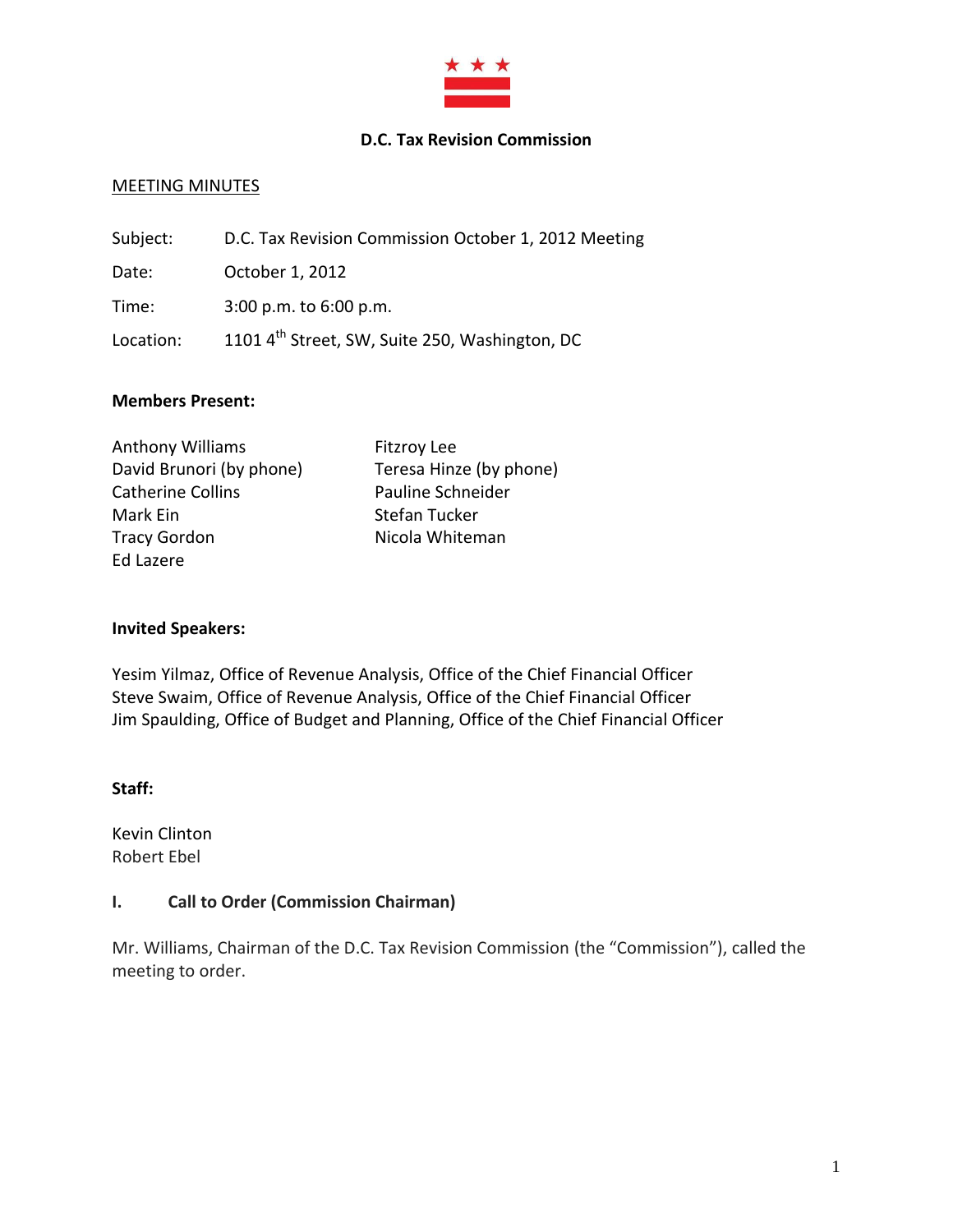## **II. Approval of Minutes of September 10, 2012 Meeting**

The minutes for the September 10, 2012 meeting were approved.

## **III. Continuation of Business from September 10, 2012**

### **Criteria for Judging a Tax System**

Mr. Clinton presented the updated Criteria for Judging a Tax System, revised to reflect comments at the previous meeting. In the revised document, the concept of fiscal architecture was removed as one of the criteria and incorporated as an overarching organizing principle for the work of the Commission. The Commission approved the revised document with the following areas specified as Criteria: (1) certainty, (2) neutrality (efficiency), (3) competitiveness, (4) fairness in apportionment of revenues (equity), (5) accountability, and (6) simplicity in taxpayer compliance and revenue administration.

## **D.C. Tax Revision Commission Research Agenda**

Mr. Clinton presented the updated Research Agenda, revised to reflect comments at the previous meeting. Members of the Commission requested additional time to review the revised Research Agenda and a discussion of the revised agenda was tabled until the next meeting.

# **IV. D.C. Fiscal Structure Briefing**

# **D.C.'s Fiscal Structure and Fiscal Turnaround**

Ms. Yesim Yilmaz made a presentation to the Commission entitled "Fiscal Turnaround of the District of Columbia through Federal‐Led Adjustment Program" which addressed the governance structure of the District of Columbia and its economic and demographic characteristics; the roles and responsibilities of the District of Columbia vis-à-vis the federal government and its legal authorities; and the District of Columbia's fiscal structure including lessons learned from the control period.

# **D.C.'s Revenue System**

Mr. Steve Swaim presented an "Overview of D.C. Taxes and Revenues" to the Commission. His presentation addressed the following topics: (1) trends in tax revenues since 1984; (2) specific trends in revenues since 1998, the last time a Commission examined D.C.'s tax structure; (3) the impact of the Great Recession and subsequent recovery on D.C. taxes,(4) taxes and other sources of funding over the past ten years, and (5) tax factors impacting debt financing.